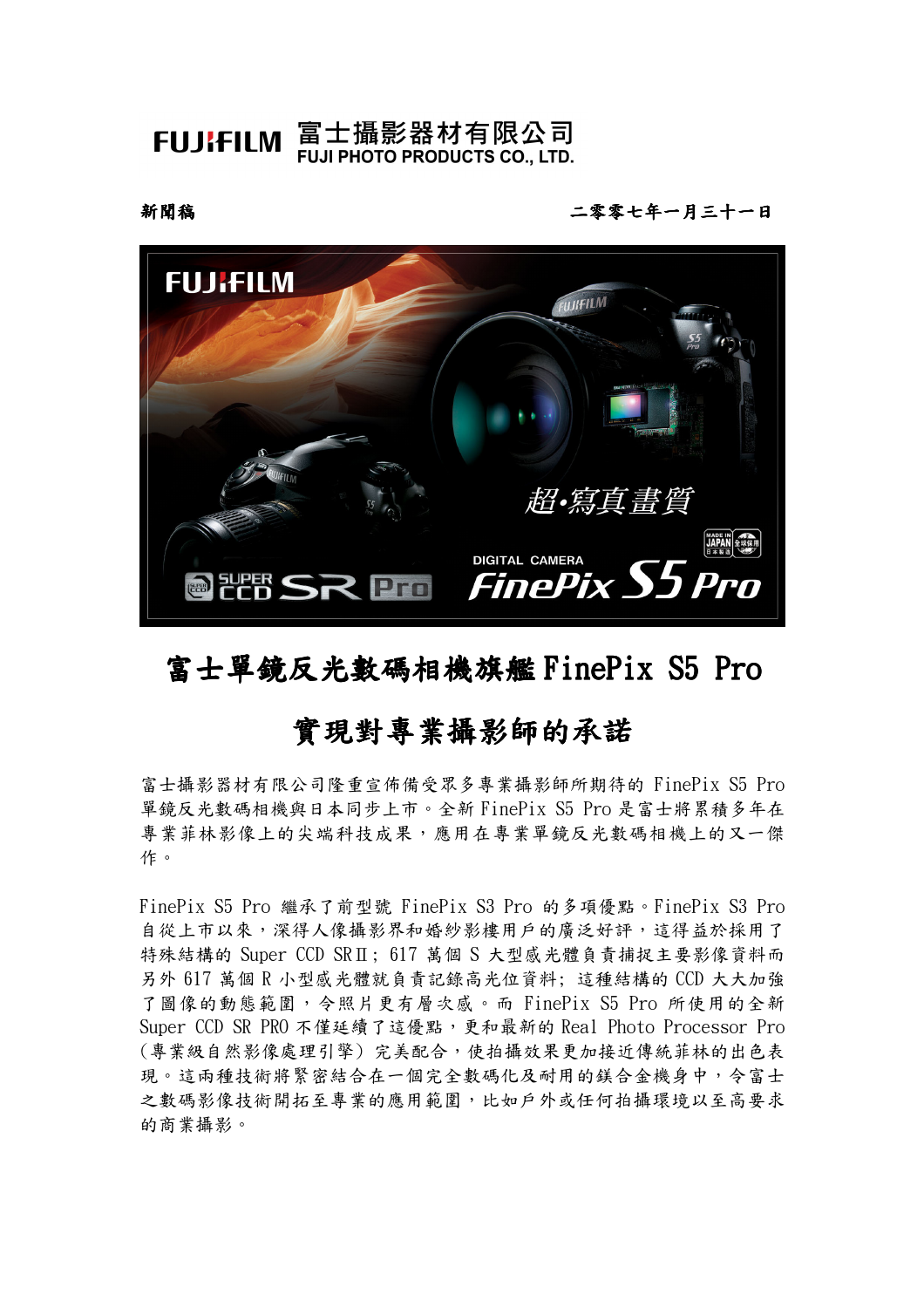# FUJIFILM 富士攝影器材有限公司 **FUJI PHOTO PRODUCTS CO., LTD.**

#### FinePix S5 Pro 新增設的各項特點:

## 圖像處理和書質:

- 新的 Real Photo Processor PRO, 結合 Super CCD SR PRO, 將提供更為廣 闊的動態範圍,使您無論從低到高光位都能拍攝出自然順滑的色調,更沒有 細節部分的損失。
- 全新設計的 Super CCD SR PRO,增加了一個經優化的低通濾波器,不只將 雜訊降低到最低限度,還減少了波紋網的產生。
- 新開發的 Real Photo Processor PRO 使用先進的雙重減噪技術,攝影師能 夠在使用超高感光度 ISO 3200 下,輕鬆地獲得非常清晰的照片,而且在同 一 ISO 值下,雜訊的控制比其他 D-SLR 型號還有過之而無不及。

## 更有彈性地操控色彩和動態範圍:

- · FinePix S5 Pro 進一步拓闊了動態範圍的操控,使攝影師能夠在 100% 到 400% 之間有多達6檔的動態範圍調節。
- 為了進一步地還原自然、柔和的皮膚色調,FinePix S5 Pro 在原先適合用 於拍攝人像的 F1 模式基礎上增加了3種新的模擬菲林模式 (總共多達 5 種 模擬菲林模式)。

#### Face Detection 『臉部識別』技術:

• 獨特的 Face Detection 技術 LSI 晶片加裝於 FinePix S5 Pro 的機身之中。 在重播模式下,只需一按 Face Detection 功能的按鈕,相機瞬間就能自動 識別最多達 10 人的臉部,攝影師可以非常迅速及方便地在 LCD 上放大各人 物面部細節,例如有否眨眼及檢視照片的對焦、曝光等。